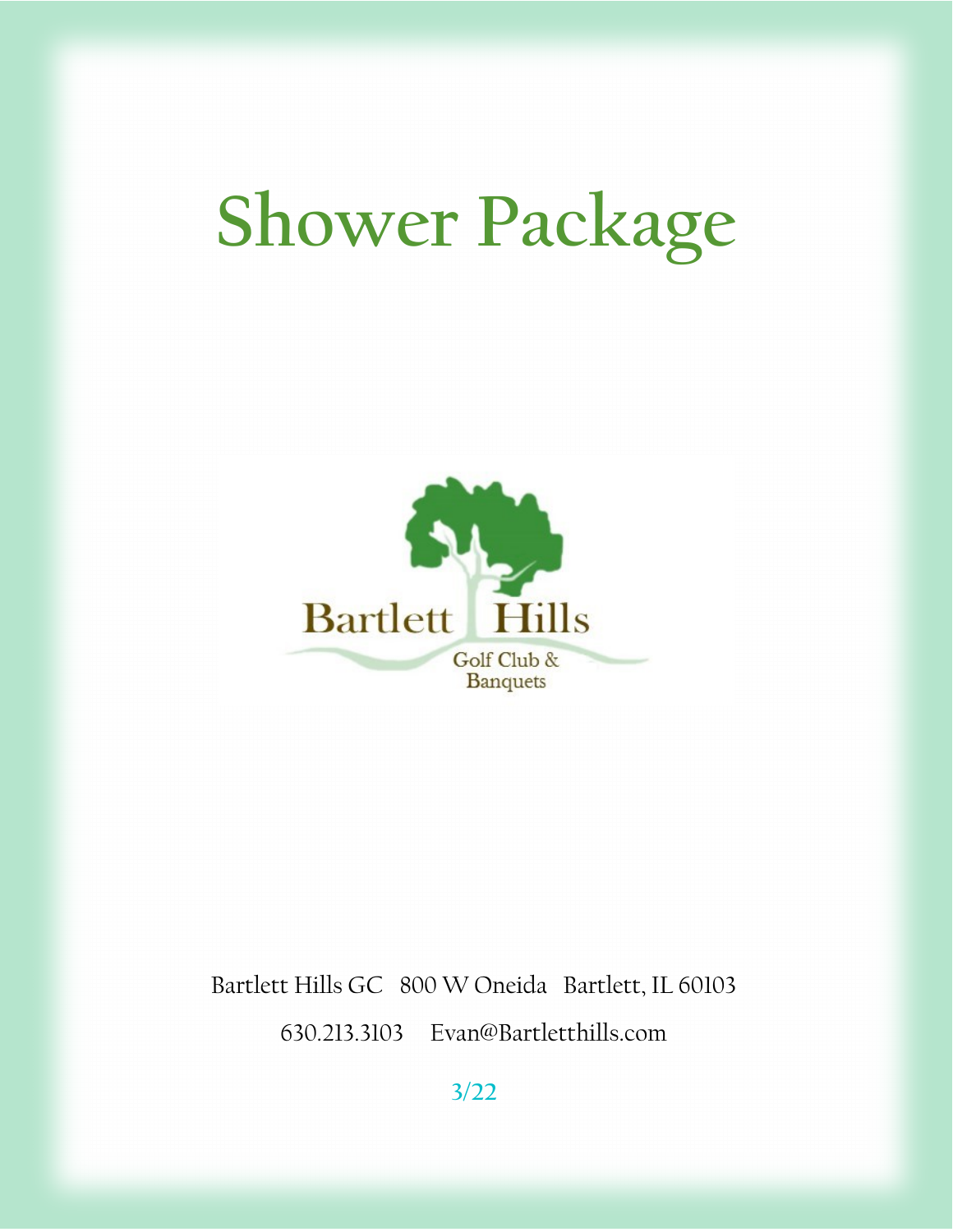# **Shower Packages Includes:**

Fruit Punch with Floating Confetti of Sliced Fruits

Chef's Signature Soup or Salad

Choice of Entrée Selection and Accompaniments Fresh Baked Rolls and Whipped Butter Rosettes

> Decorated Shower Cake or Cupcakes From IL Giardino Bakery

Fresh Flower Vase Centerpiece

White or Burgundy Skirting

Linen Cloth & Napkin Choice

Banquet Coordinator to Attend to All Your Details



Tax and 20% Service Charge Additional 3/22 Bartlett Hills GC 800 W Oneida Bartlett, IL 60103 630.213.3103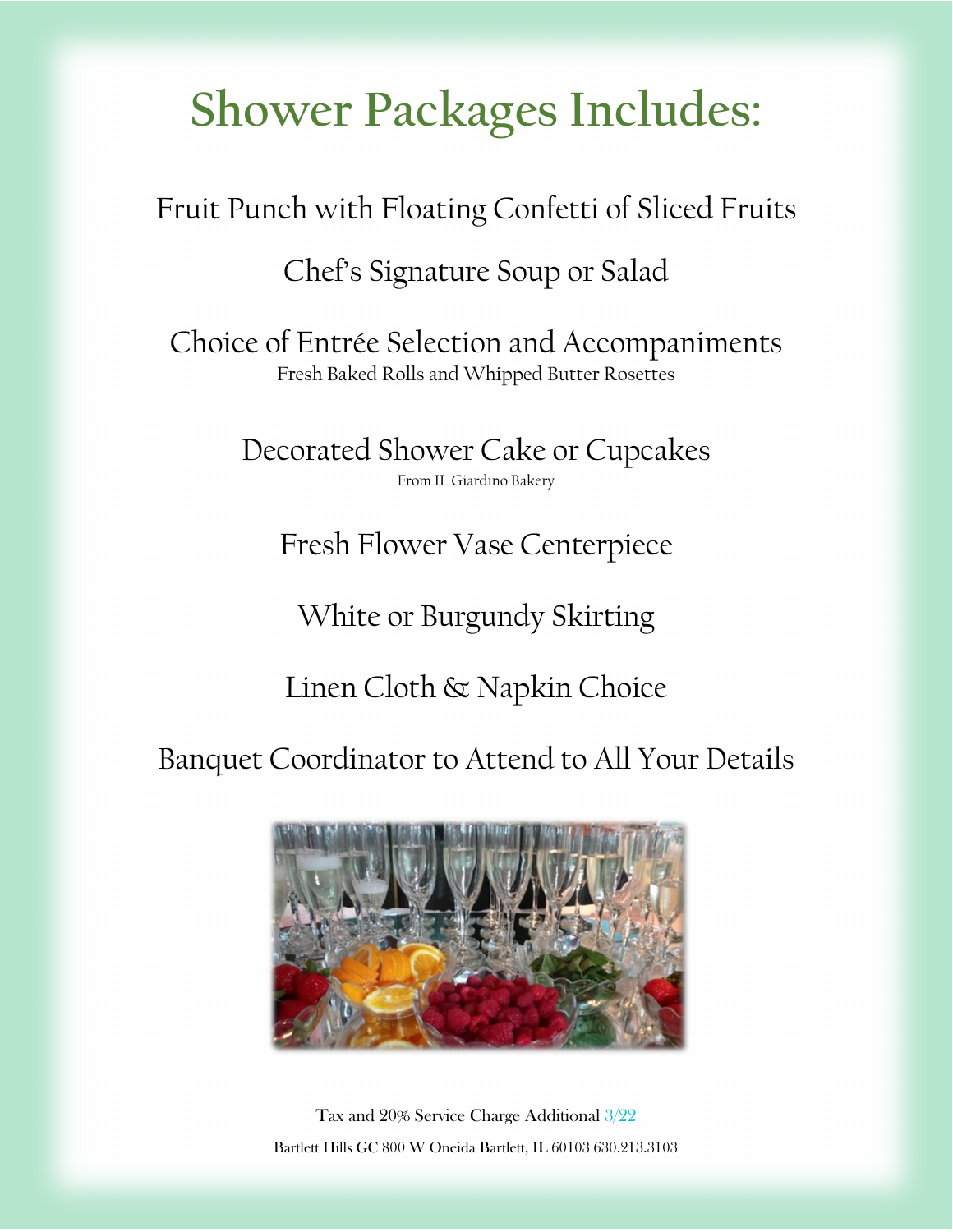# **Luncheon Selections**

**Prices Based on a Minimum of 40 Guests Shower Events-4 Hours**

#### **Sautéed or Grilled Chicken Breast with Choice of Sauce…\$26.95**

Champagne, Riesling, Dijonnaise, Marsala, Basil Cream, Garlic Lemon Shallot, or Chicken Teriyaki w/Scallions and Pineapple

# **Stuffed Chicken Breast….\$28.95**

Stuffed with Tomato Focaccia, Spinach, Mushrooms, Capers & Mozzarella

# **Homemade Quiche….\$23.95**

Choice of Quiche Lorraine, Broccoli and Cheddar, or Spinach, Mushroom, and Onion. Ham & Cheddar or Tomato, Basil & Mozzarella…\$21.95

# **Bartlett Chicken Caesar Salad…\$23.95**

Crispy Romaine Lettuce, Juicy Chicken Bites, Homemade Croutons, & Parmesan Red Onions & Grape Tomatoes and Served with Garlic Bread

# **Crunchy Asian Chicken Salad…\$24.95**

Crispy Romaine, Napa & Red Cabbage, Juicy Chicken Bites, Grated Carrots, Red Onions, Scallions, Toasted Rice Noodle & Sliced Almonds tossed in a Sesame Vinaigrette Dressing

# **Trio Finger Sandwich Plate…\$24.95**

Chicken Salad on Mini Croissant, Turkey w/Cheddar on Wheat, Ham Tortilla Spiral Homemade Pasta Salad (Creamy or Vinaigrette Style) & Fruit Salad Garnish

# **Grilled Salmon Fillet…\$27.95**

White Wine Lemon Butter Sauce , Dill Sauce, or Sugar & Spice w/Pineapple Salsa

#### **Penne or Bowtie Pasta Marinara w/Garlic Bread…\$23.95**

Alfredo, Meat Sauce, Cajun Cream, White Wine Lemon Butter or Vodka Sauce…**\$21.95**

#### **Chicken Linguini Marinara w/Garlic Bread….\$27.95**

**With Shrimp…\$30.95 Or above Sauces…\$28.95**

# **Beef or Chicken Kabobs…\$26.95**

Choice of Teriyaki w/Scallions & Pineapple or Champagne Sauce With Tomato, Onion & Pepper

# **Portabella Mushroom en Croute…\$27.95**

Stuffed with Grilled Italian Vegetables in a Puff Pastry with Garlic Cream Sauce

Tax and 20% Service Charge Additional 3/22 Bartlett Hills GC 800 W Oneida Bartlett, IL 60103 630.213.3103